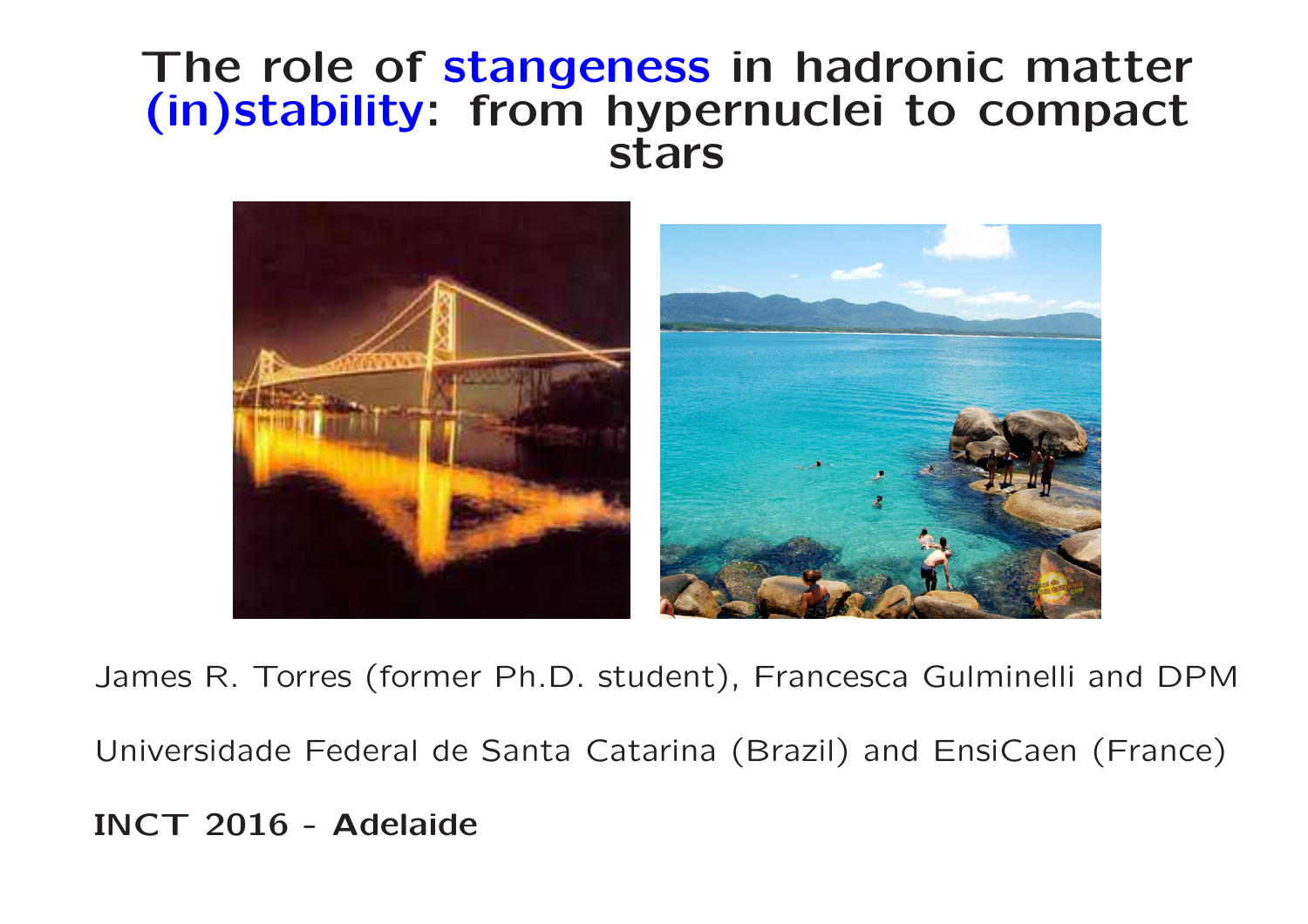Are there strangeness driven phase transitions at low(liquid-gas) and high (stellar matter) densities?

Motivation: low densities

- Many hypernuclei have been synthetized lately.
- To describe/understand their properties, hadronic matter must have strange degrees of freedom.
- What's the influence of strangeness in the liquid-gas phase transition? Is strangeness an order parameter of the transition?
- RMF models are parameter dependent. How can we choosethe meson-hyperon couplings based on known phenomenology?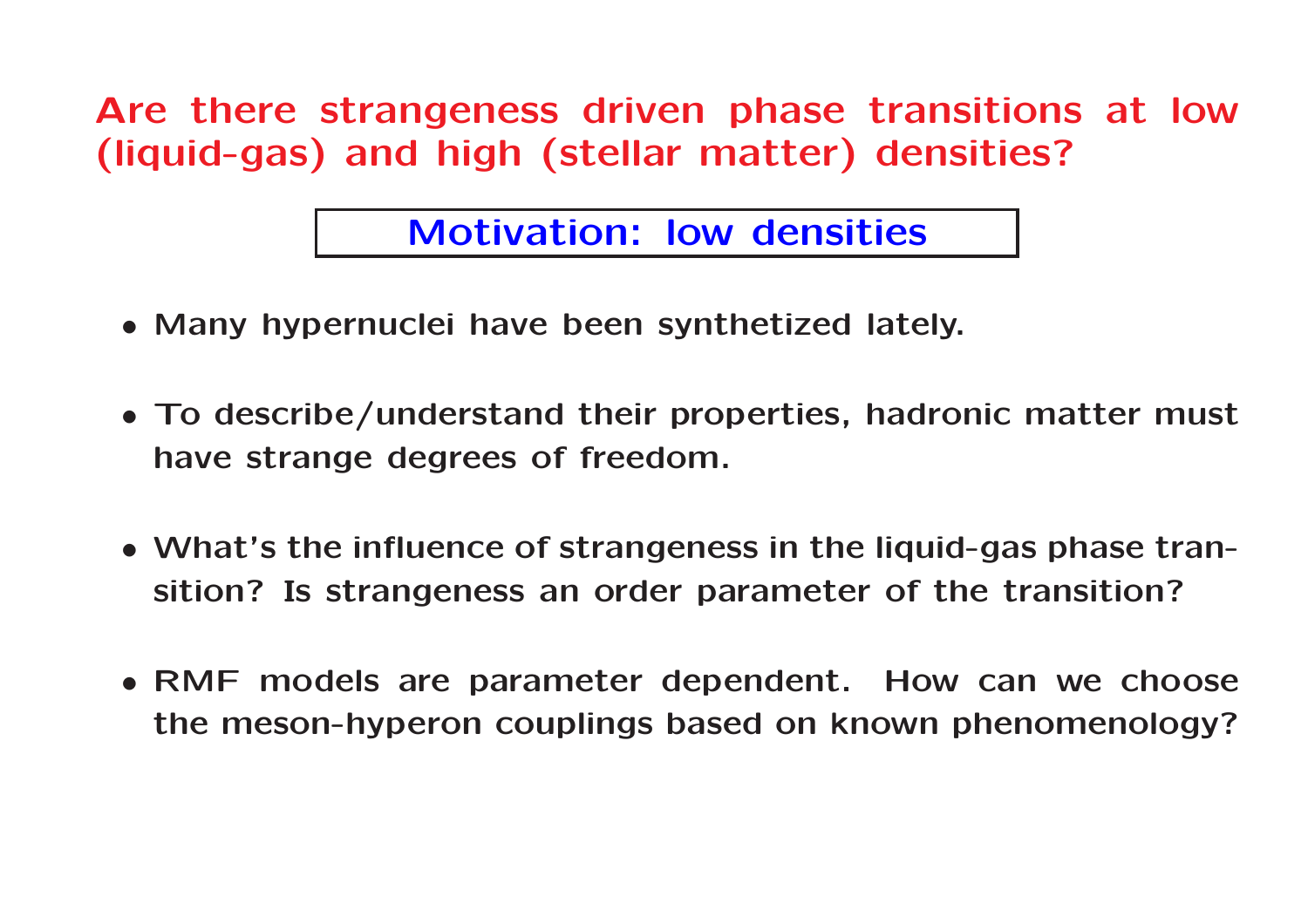#### Motivation: high densities

- The hyperon puzzle:
	- PSR J1614-2230 and PSR J0348 $+$ 0432 (2  $M_{\odot}$ ) require very stiff EOS at large densities but heavy ion collisions point inopposite direction for  $\rho < 5 \rho_{\rm O}.$
	- Hyperons are energetically favored, but soften the EoS; they are associated to first order phase transitions in many RMFmodels.
	- Strange vector mesons mediating the hyperon-hyperon interaction increases the maximum mass, just pushing away thehyperon threshold.
	- Meson-hyperon coupling constants are unknown: how toparametrize them in <sup>a</sup> less handwaving way as possible?
- Possible existence of instabilities in the strange sector are model dependent. How are they related to the values of the mesonhyperon couplings?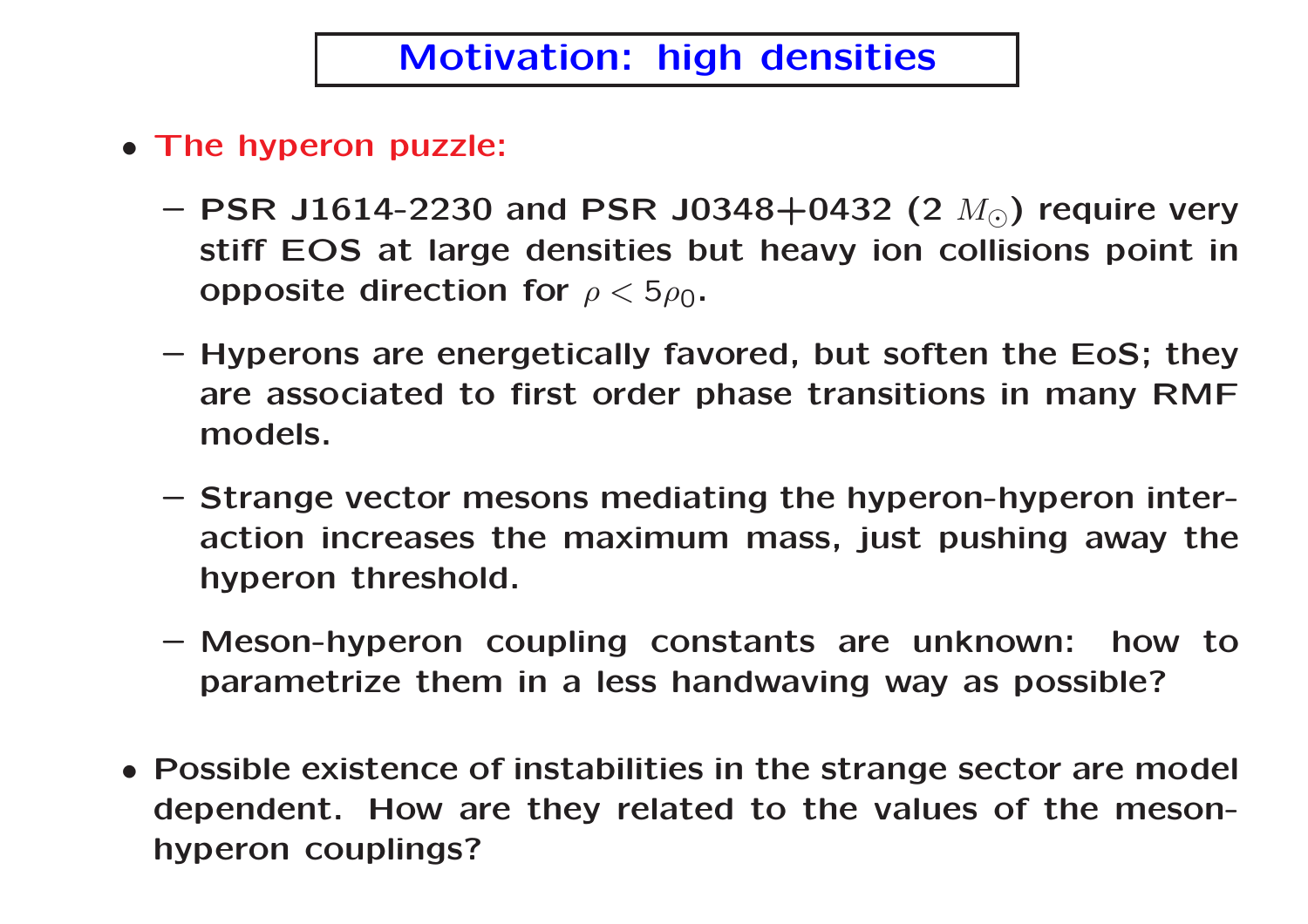# Formalism - RMF - (N)LWM

$$
\mathcal{L}_{NLWM} = \sum_{j} \overline{\psi}_{j} \left[ \gamma^{\mu} \left( i \partial_{\mu} - g_{\omega j} \omega_{\mu} - g_{\phi j} \phi_{\mu} - g_{\rho j} \overrightarrow{\tau} \cdot \overrightarrow{\rho}_{\mu} \right) - \left( m_{j} - g_{\sigma j} \sigma - g_{\sigma \ast j} \sigma^{\ast} \right) \right] \psi_{j} \n+ \frac{1}{2} \left( \partial_{\mu} \sigma \partial^{\mu} \sigma - m_{\sigma}^{2} \sigma^{2} \right) - \frac{1}{3} b M_{N} \left( g_{\sigma N} \sigma \right)^{3} - \frac{1}{4} c \left( g_{\sigma N} \sigma \right)^{4} \n+ \frac{1}{2} \left( \partial_{\mu} \sigma^{\ast} \partial^{\mu} \sigma^{\ast} - m_{\sigma}^{2} \sigma^{\ast 2} \right) \n- \frac{1}{4} \Omega_{\mu\nu} \Omega^{\mu\nu} + \frac{1}{2} m_{\omega}^{2} \omega_{\mu} \omega^{\mu} \n- \frac{1}{4} \Phi_{\mu\nu} \Phi^{\mu\nu} + \frac{1}{2} m_{\phi}^{2} \phi^{\mu} \phi_{\mu} \n- \frac{1}{4} \vec{R}_{\mu\nu} \cdot \vec{R}^{\mu\nu} + \frac{1}{2} m_{\rho}^{2} \vec{\rho}_{\mu} \cdot \vec{\rho}^{\mu}
$$
\n(1)

 $\sigma^*$  - strange scalar meson field,  $\phi$  - strange vector meson field,  $b, c$  - non-linear terms, LWM - QHII, NLWM - GM1,  $g_{ij} = \chi_{ij} g_{iN}, \quad i = \sigma, \omega, \rho, \sigma^*, \phi.$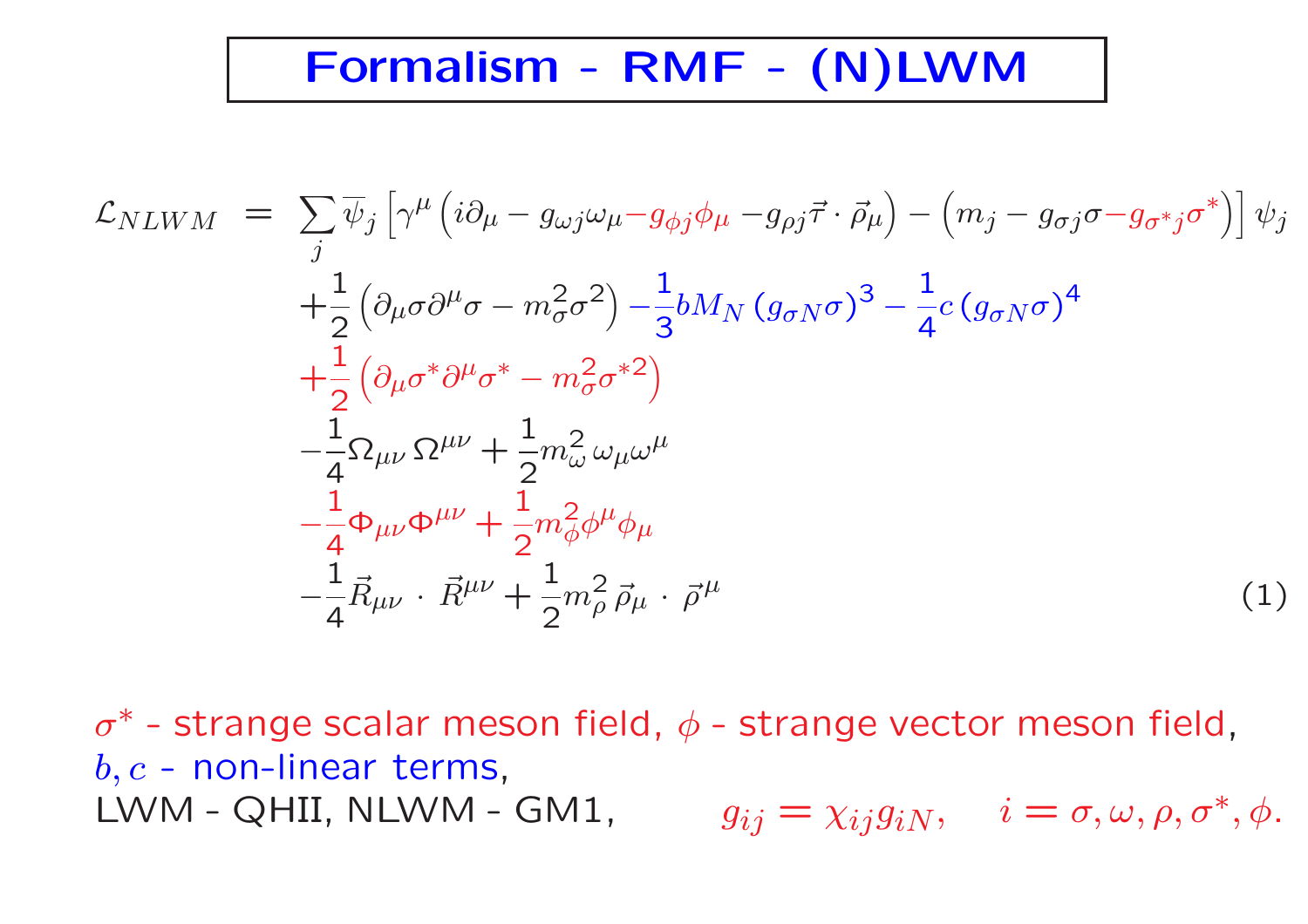#### Hyperon couplings in the literature

• SU(6): 
$$
\chi_{\sigma\Lambda} = \chi_{\omega\Lambda} = 2/3
$$
,  $\chi_{\rho\Lambda} = 0$ ,  $\chi_{\sigma^*\Lambda} = \chi_{\Phi\Lambda} = \sqrt{2}/3$ 

• Glendenning conjecture:

$$
\frac{g_{Y\sigma}}{g_{N\sigma}} = 0.7, \quad \frac{g_{Y\omega}}{g_{N\omega}} = \chi_{\omega} \quad \frac{g_{Y\rho}}{g_{N\rho}} = \frac{I_{3B}}{I_{3N}} \chi_{\rho},\tag{2}
$$

the  $\rho$  meson always couples to the isospin projection  $I_3$ ; the value of  $\chi_{\rho}$  is completely arbitrary:

 $\chi_{Y\omega}=\chi_{Y_\rho}=$  0.783 (GM1), 0.8 (GM3), 0.772 (NL3) so that  $U_{\mathsf{\Lambda}}^N$  $N_{\Lambda}^{\text{IV}}=-28$  MeV.

• SU(3): Depends on the original parameter set: Luiz L. Lopes andDebora P. Menezes, Phys. Rev. <sup>C</sup> 89, <sup>025805</sup> (2014)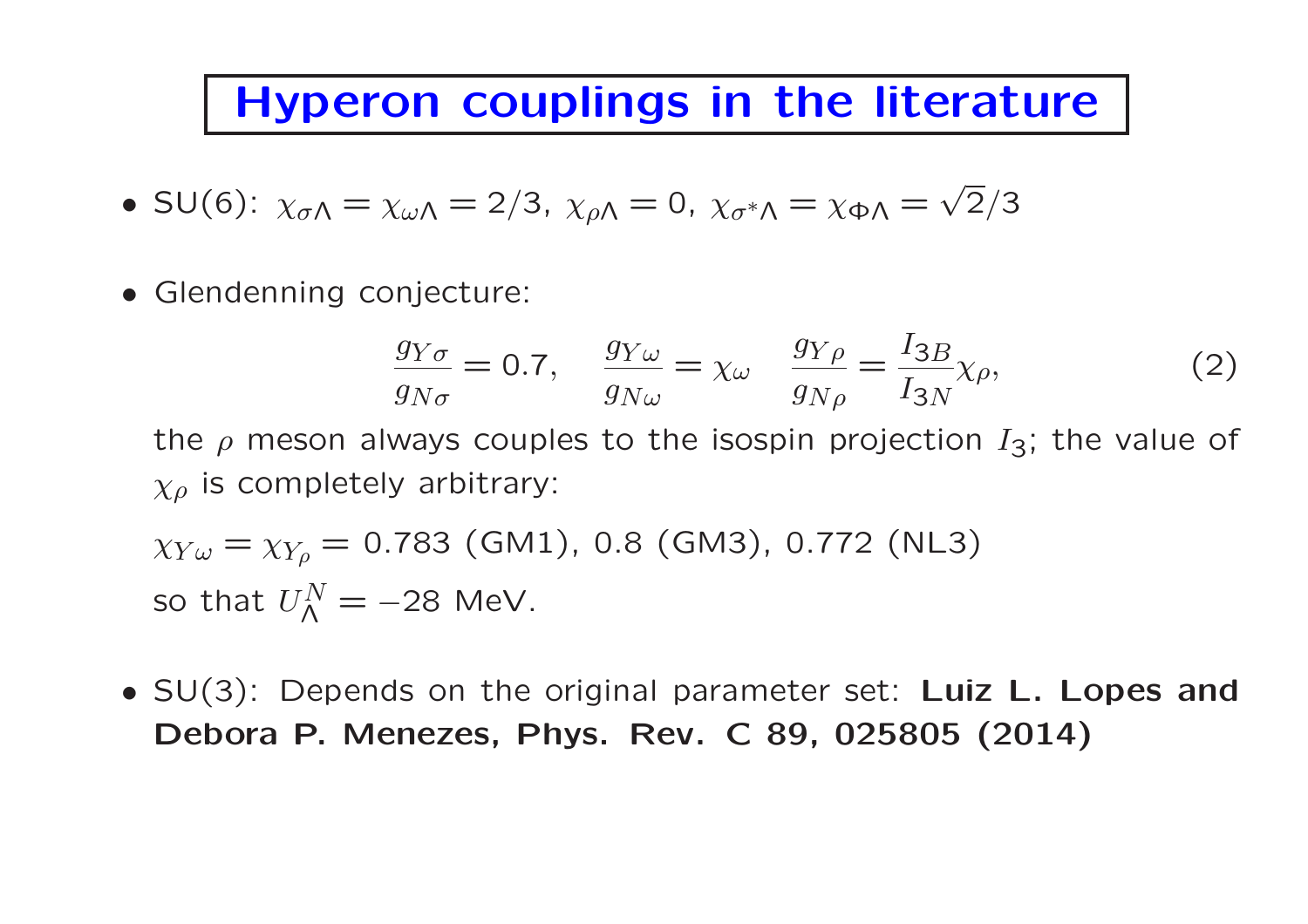### Our prescription:

 $\mathrm{U}_{\mathsf{\Lambda}}^N\left(n_N\right)\,=\,-28$ MeV is the potential one  $\mathsf{\Lambda}$  feels due to the nuclear<br>symmetric mean field: symmetric mean field:

$$
U_{\Lambda}(\tilde{n}_{N}^{*}, n_{\Lambda})
$$
  
=  $\chi_{\omega\Lambda}(g_{\omega N}\omega_{0}) + \chi_{\phi\Lambda}(g_{\omega N}\phi_{0}) - \chi_{\sigma\Lambda}(g_{\sigma N}\sigma_{0}) - \chi_{\sigma^{*}\Lambda}(g_{\sigma N}\sigma_{0}^{*}).$  (3)

From the equations of motion, it becomes:

$$
U_{\Lambda}^{N}(n_{N}) = \chi_{\omega\Lambda} \left(\frac{g_{\omega N}}{m_{\omega}}\right)^{2} n_{N} - \chi_{\sigma\Lambda} \left(\frac{g_{\sigma N}}{m_{\sigma}}\right)^{2} \left[\rho_{N}^{s}(\sigma) - bm_{n}\sigma^{2} - c\sigma^{3}\right].
$$
\n(4)

$$
\chi_{\omega\Lambda} = \frac{\chi_{\sigma\Lambda} \sigma|_{N=n_0} - 28 \text{ MeV}}{\omega|_{N=n_0}}.
$$
 (5)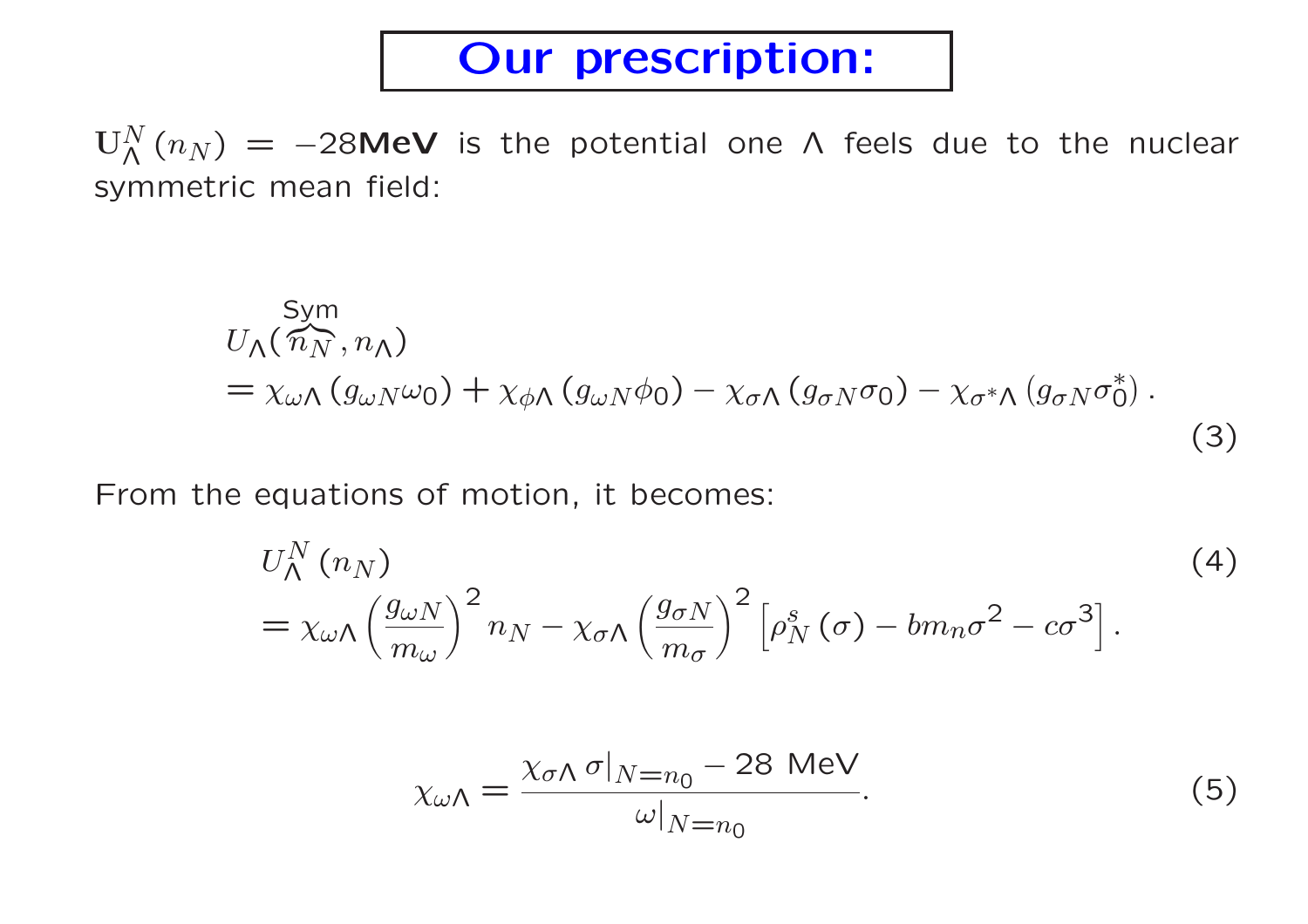$U_{\Lambda}^{\Lambda}(n_{\Lambda})$  is the potential one  $\Lambda$  feels due to field generated by the other<br>As in a pure A matter:  $\Pi^{\Lambda}(n_{0}) = -0.67$ MeV  $\Lambda$ s in a pure  $\Lambda$  matter;  $U^{\Lambda}_{\Lambda}\left(\frac{n_0}{5}\right) = -0.67$ MeV

$$
U_{\Lambda}^{\Lambda}(n_{\Lambda}) = \left[1 + \left(\frac{\chi_{\phi\Lambda}}{\chi_{\omega\Lambda}}\right)^2 \left(\frac{m_{\omega}}{m_{\phi}}\right)^2\right] (\chi_{\omega\Lambda}) \,\omega - \left[1 + \left(\frac{\chi_{\sigma^*\Lambda}}{\chi_{\sigma\Lambda}}\right)^2 \left(\frac{m_{\sigma}}{m_{\sigma^*}}\right)^2\right] (\chi_{\sigma\Lambda}) \,\Sigma\tag{6}
$$

$$
\Sigma = \sigma - \left(\frac{g_{\sigma N}}{m_{\sigma}}\right)^2 \left\{ \frac{\left(\frac{\chi_{\sigma} *_{\Lambda}}{\chi_{\sigma \Lambda}}\right)^2 \left(\frac{m_{\sigma}}{m_{\sigma^*}}\right)^2}{\left[1 + \left(\frac{\chi_{\sigma} *_{\Lambda}}{\chi_{\sigma \Lambda}}\right)^2 \left(\frac{m_{\sigma}}{m_{\sigma^*}}\right)^2\right]} \right\} \left(-b m_n \sigma^2 - c \sigma^3\right). \tag{7}
$$

$$
\chi_{\phi\Lambda} = \left(\frac{m_{\phi}}{m_{\omega}}\right) \sqrt{\frac{U_{\Lambda}^{\Lambda}\left(\frac{n_{0}}{5}\right) + \left[1 + \left(\frac{\chi_{\sigma}*\Lambda}{\chi_{\sigma\Lambda}}\right)^{2}\left(\frac{m_{\sigma}}{m_{\sigma}*\right)^{2}}\right]\chi_{\sigma\Lambda}\Sigma_{0} - \chi_{\omega\Lambda}\omega_{0}}\chi_{\omega\Lambda}. \tag{8}
$$

 $\Sigma_0 \equiv \left.\Sigma\right|_{n_{\text{$\Lambda$}}=\frac{n_0}{5}}$  $\omega_0 \equiv \left. \omega \right|_{n_{\Lambda} = \frac{n_0}{5}}$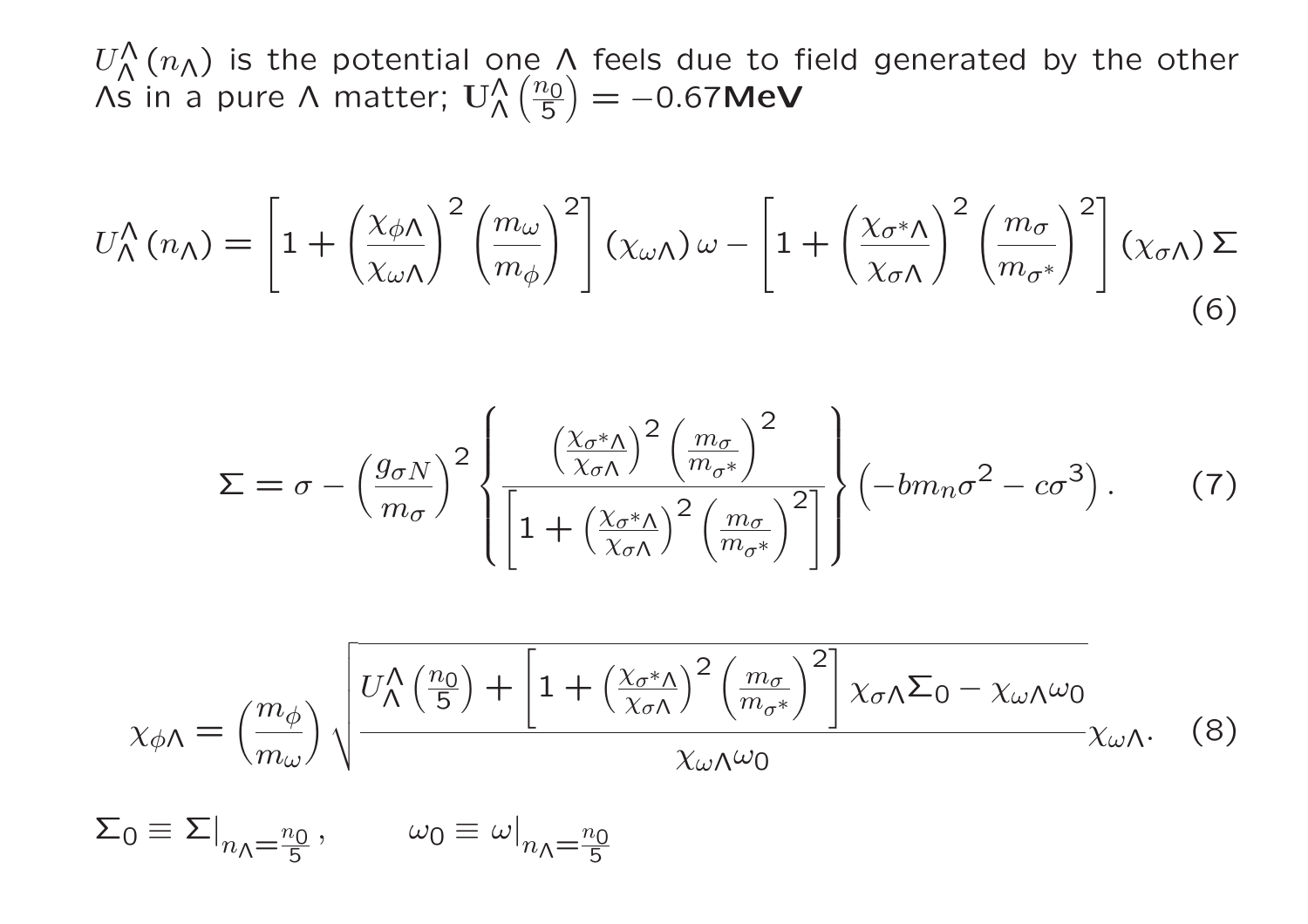$\chi_{\omega}{}_{\mathsf{\Lambda}}$  is constrained by  $\chi_{\sigma}{}_{\mathsf{\Lambda}}$  and  $\chi_{\phi}{}_{\mathsf{\Lambda}}$  is constrained by  $\chi_{\sigma^*\mathsf{\Lambda}}{}_{\mathsf{\Lambda}}$ .



The increase of the  $\chi_{\sigma\Lambda}$  makes the potential more attractive at low densities AND more repulsive at high densities.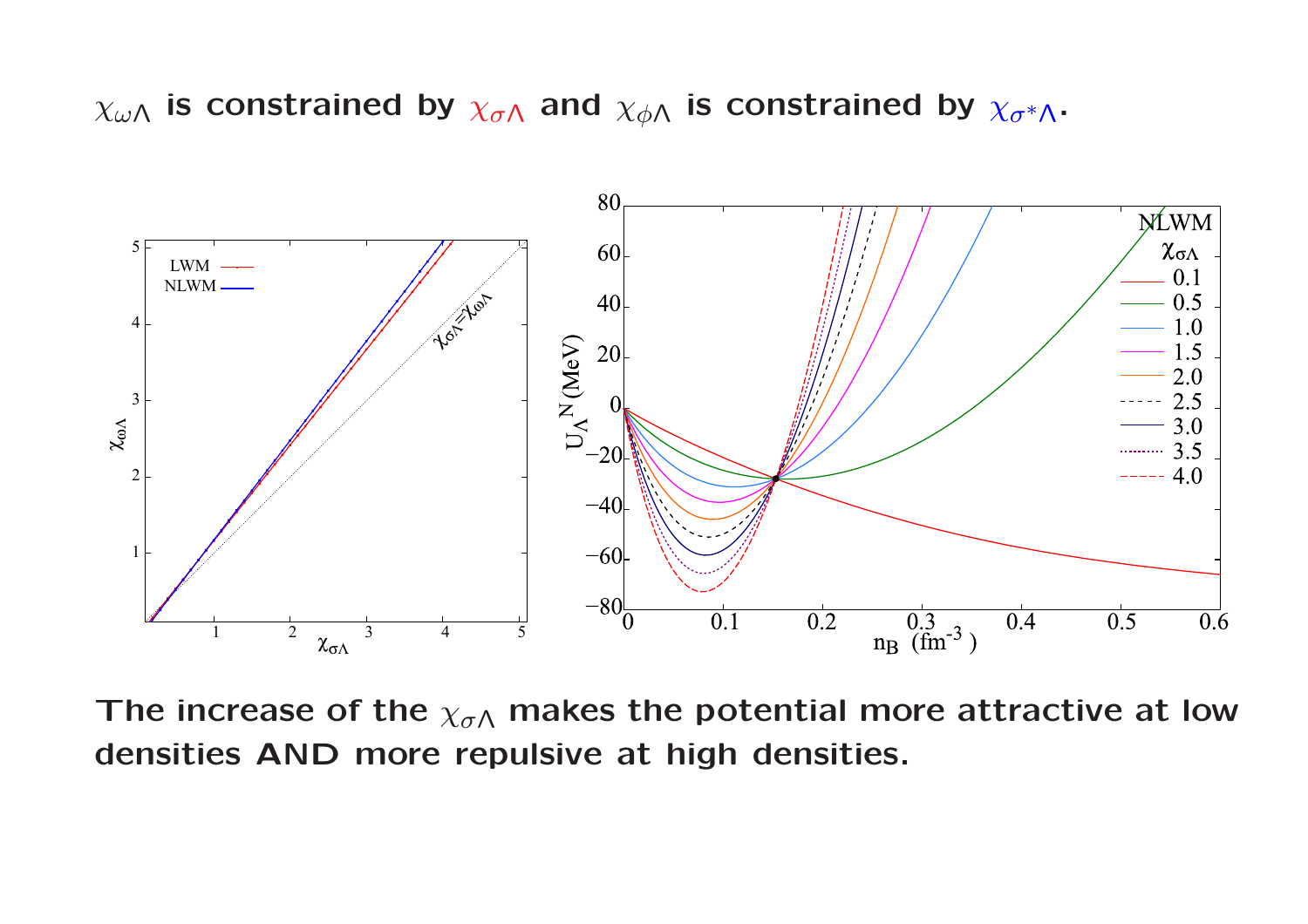

The increase of  $\chi_{\sigma^*\Lambda}$  increases the repulsion at high densities, but it is not the dominant feature.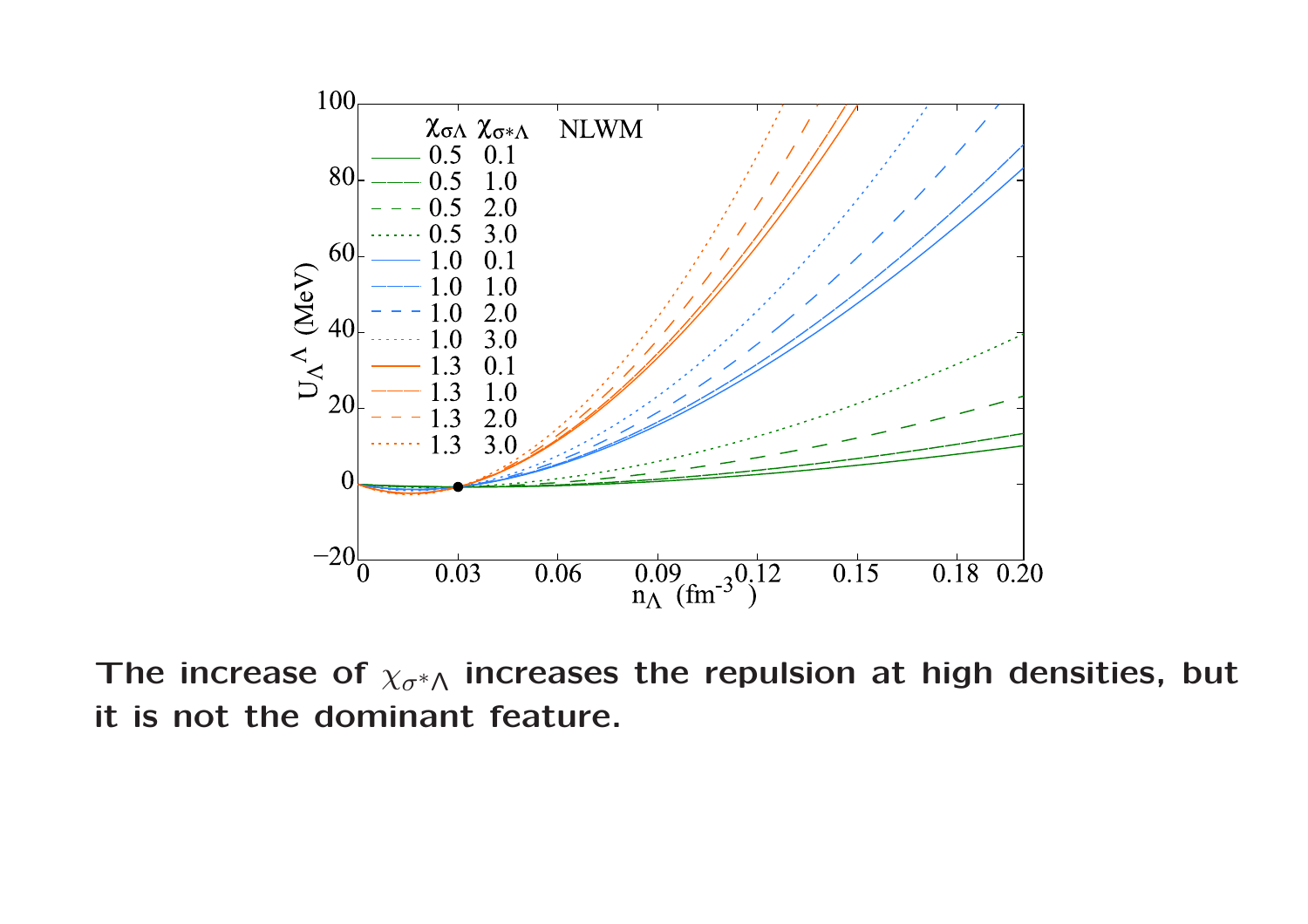### Spinodals - Low densities



 $\textbf{1}$   $n-\Lambda$  plane; 2  $p-\Lambda$  plane; 3  $n-p$  plane; 4  $N-\Lambda$  $-\Lambda(Y_p=Y_n)$  plane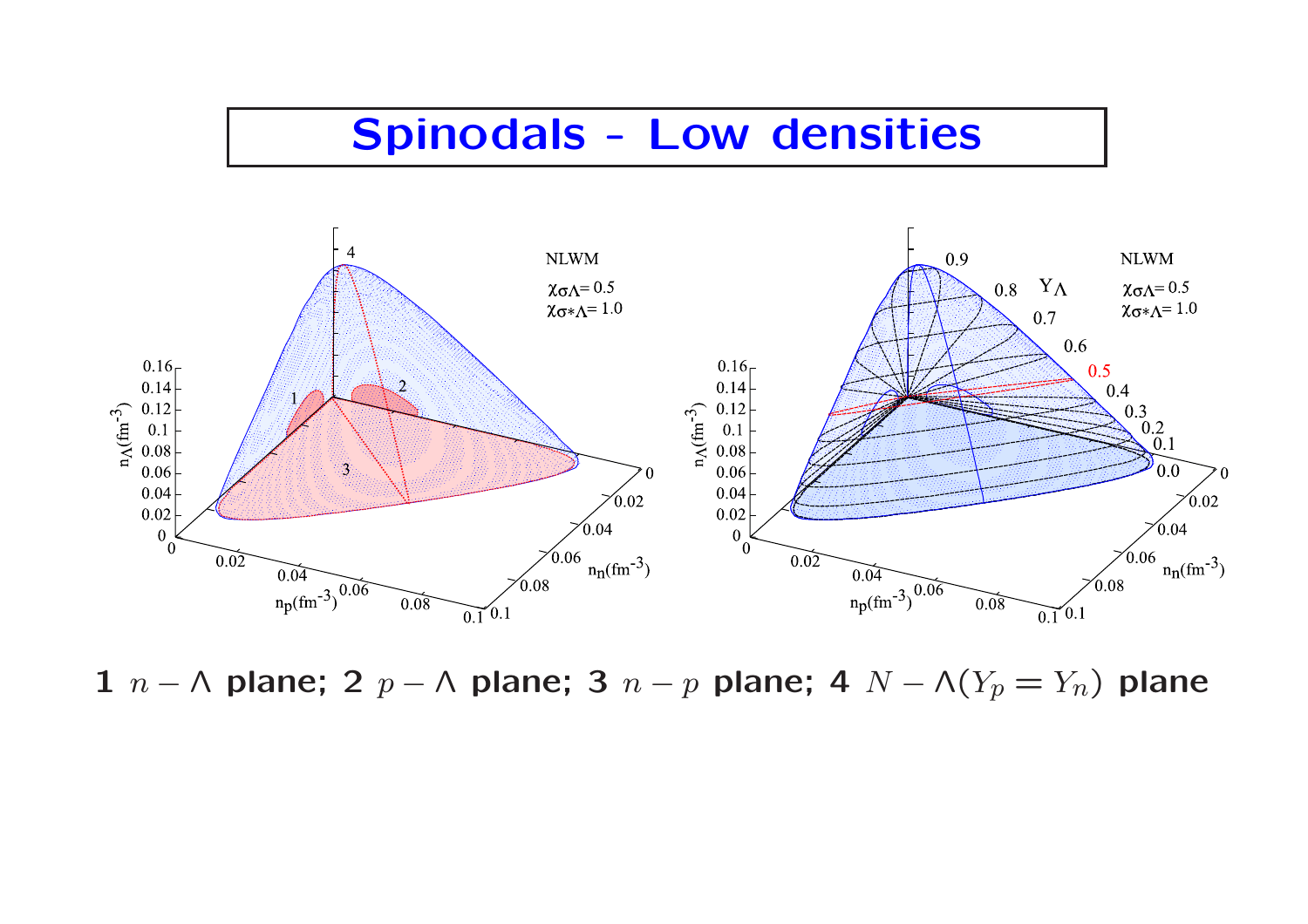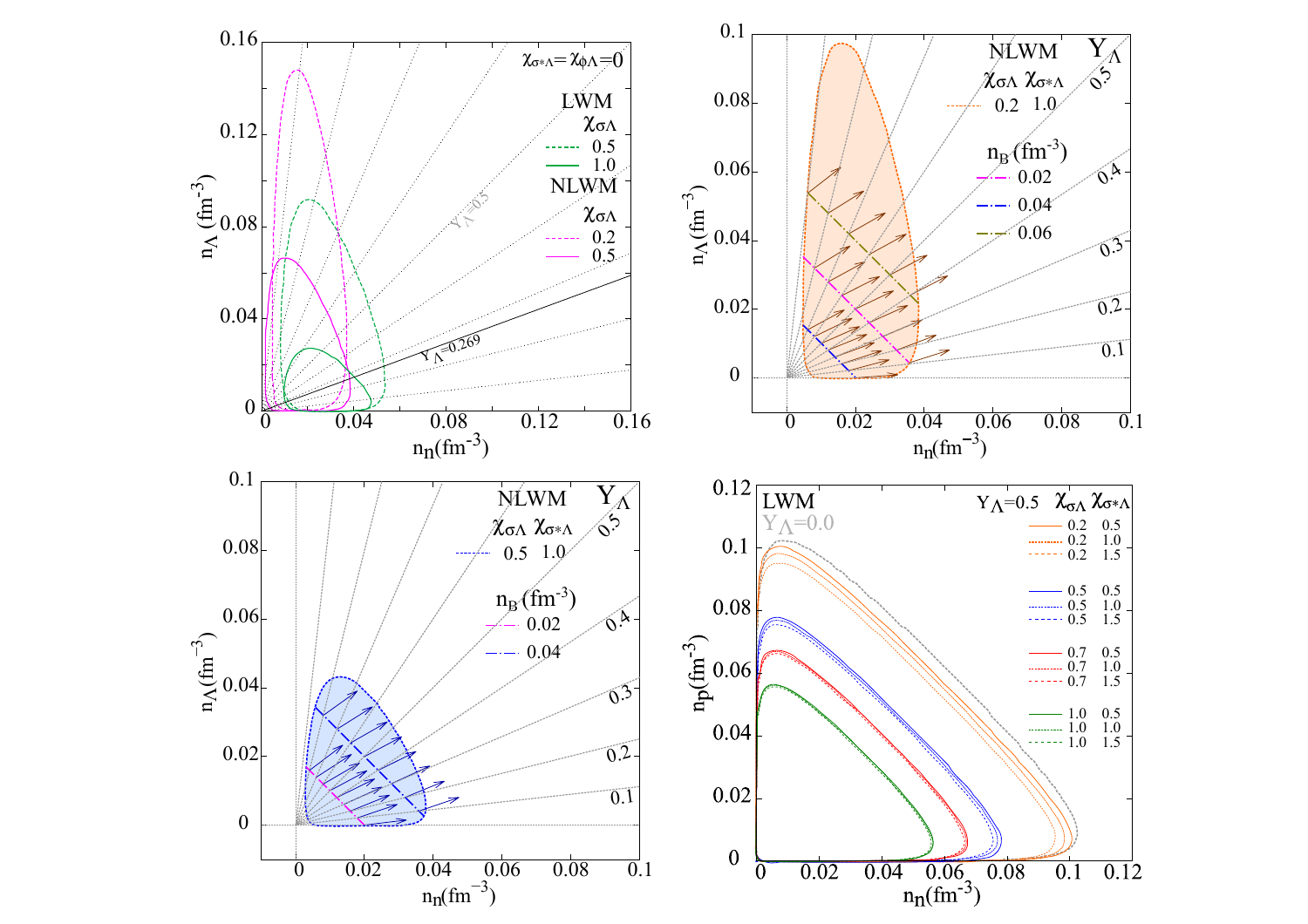High densities

Non-relativistic ab-initio models: D, Lonardoni, A. Lovato, S. Gandolfi and F. Pederiva, PRL 114, <sup>092301</sup> (2015)

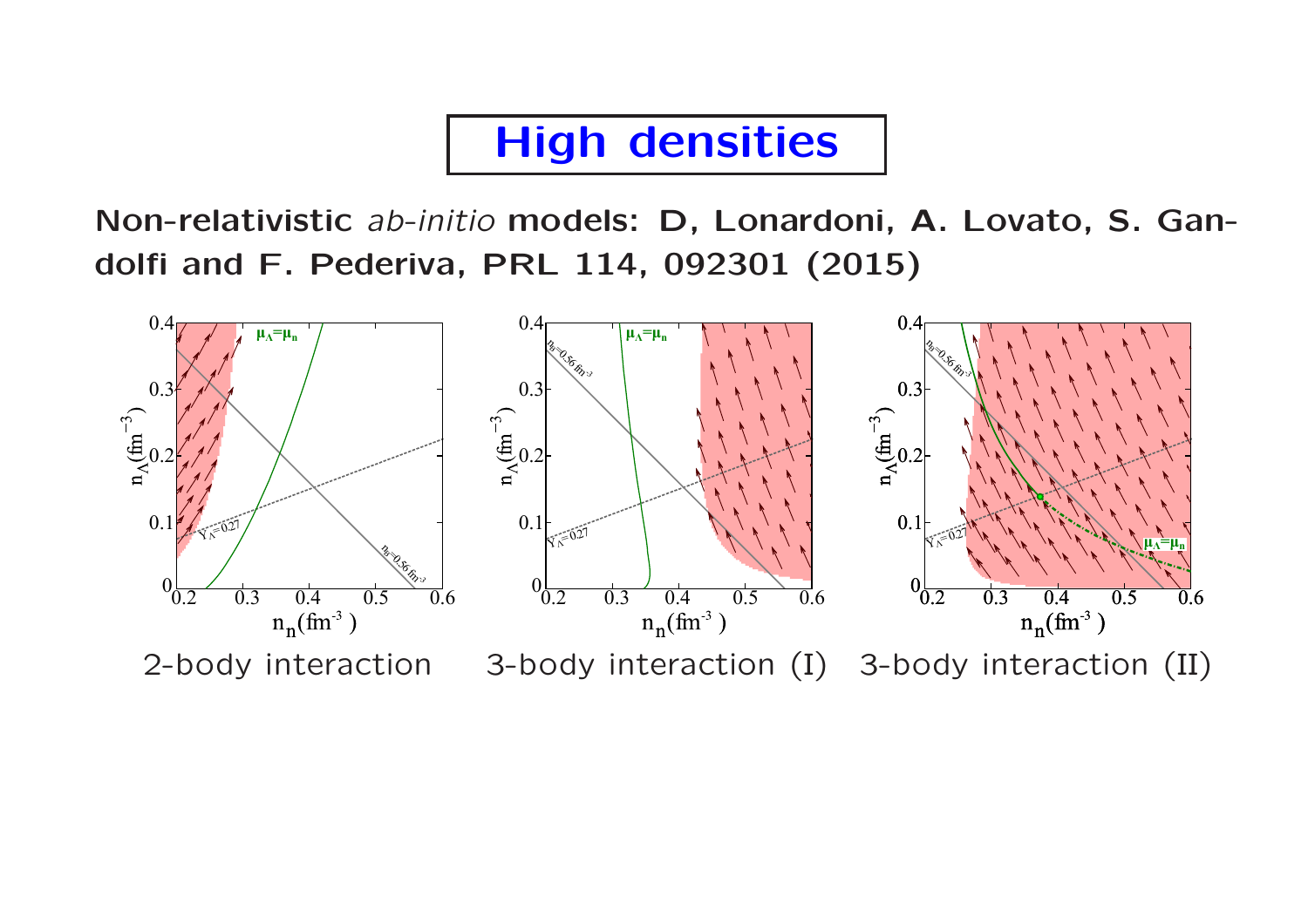

Gray points  $=$  parameters for which there is no convergence in stellar matter; A effective mass becomes negative;  $\chi_\rho=1.5$  was fixed in such a way that  $\wedge$  hyperons appear before  $\Sigma^-$ .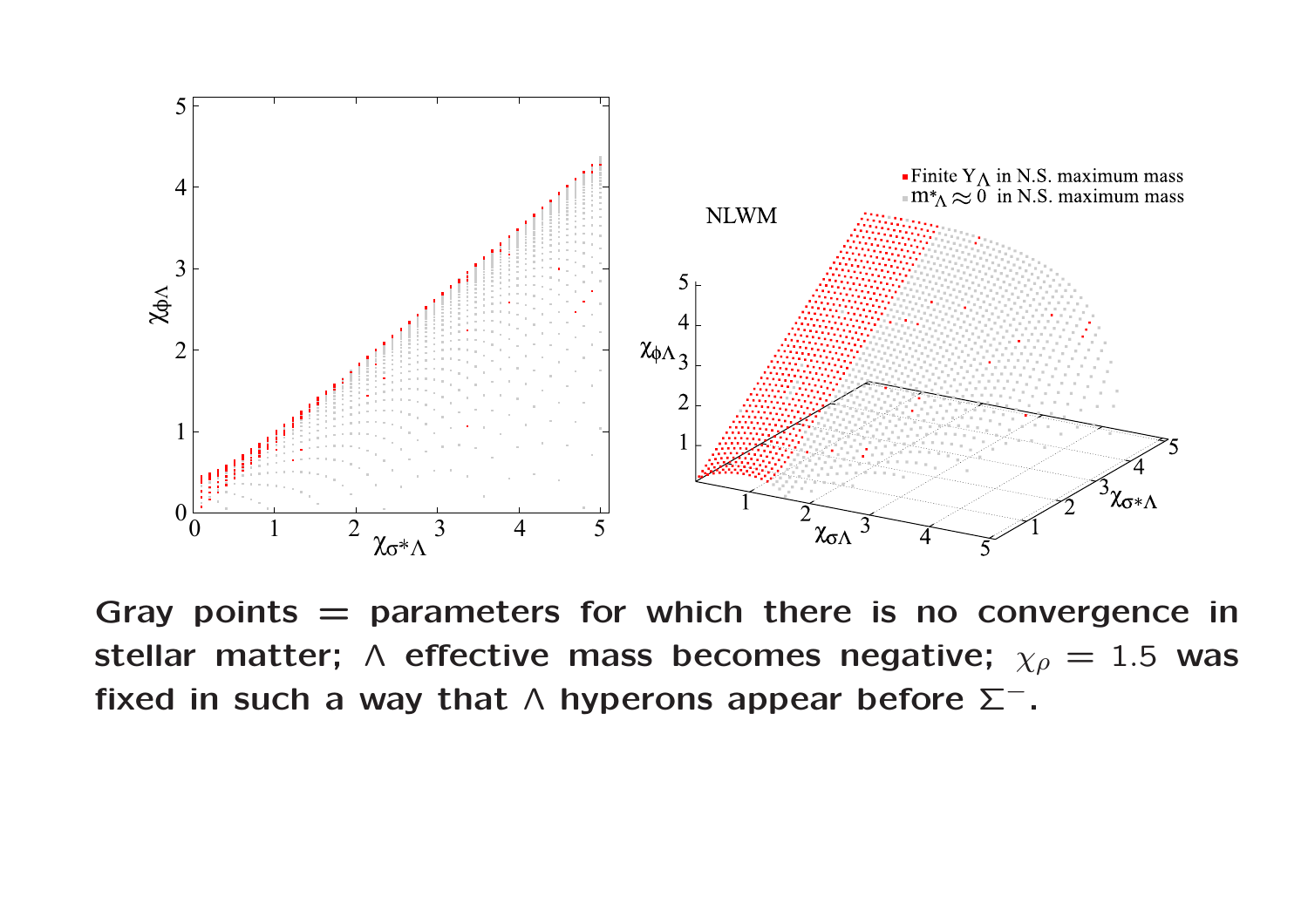

If  $\chi_{\sigma\Lambda}>1$ , no hyperons appear;  $\chi_{\sigma^*\Lambda}$  do not alter the onset of<br>. hyperons.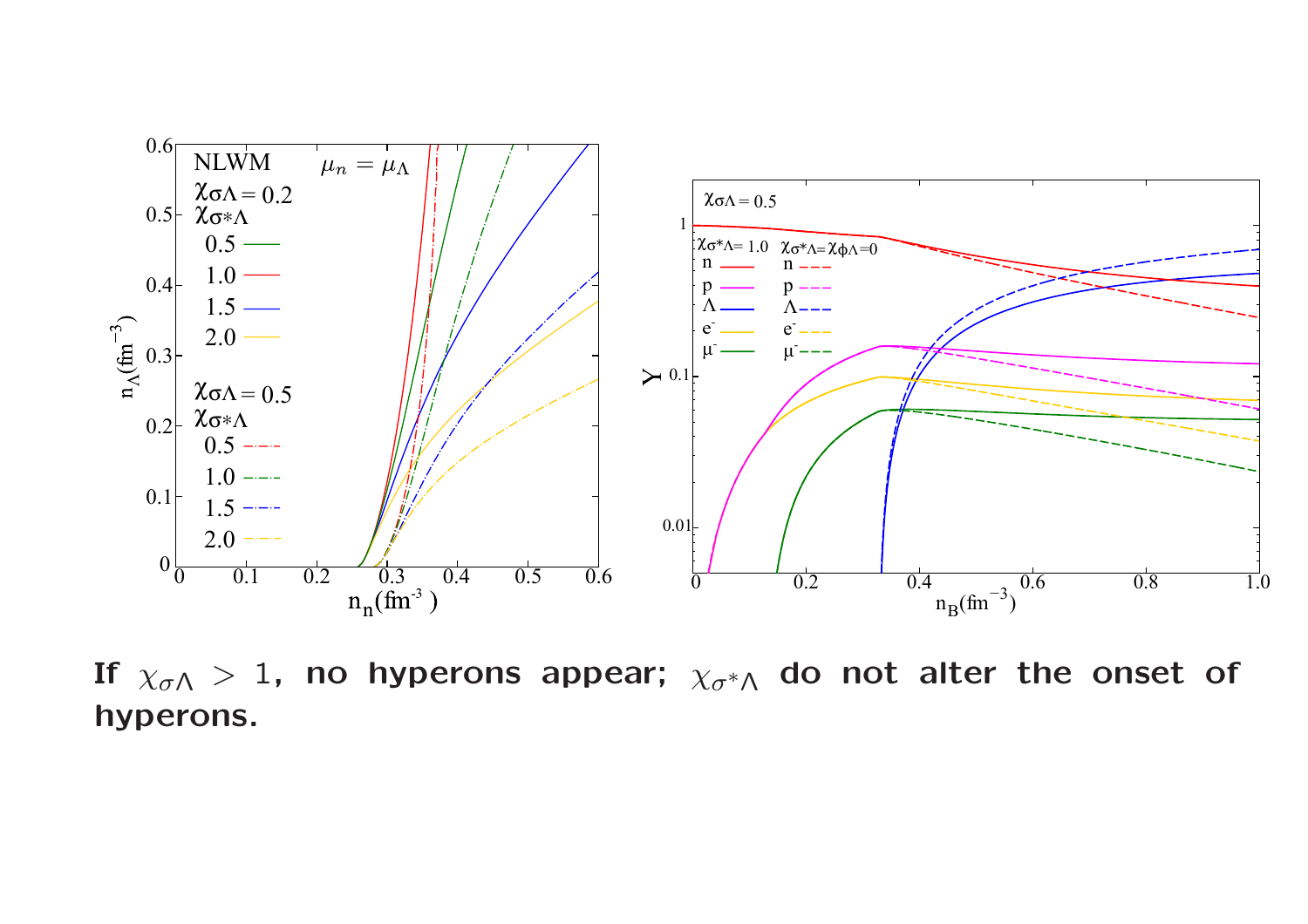

No instabilities at high densities with RMF models !!!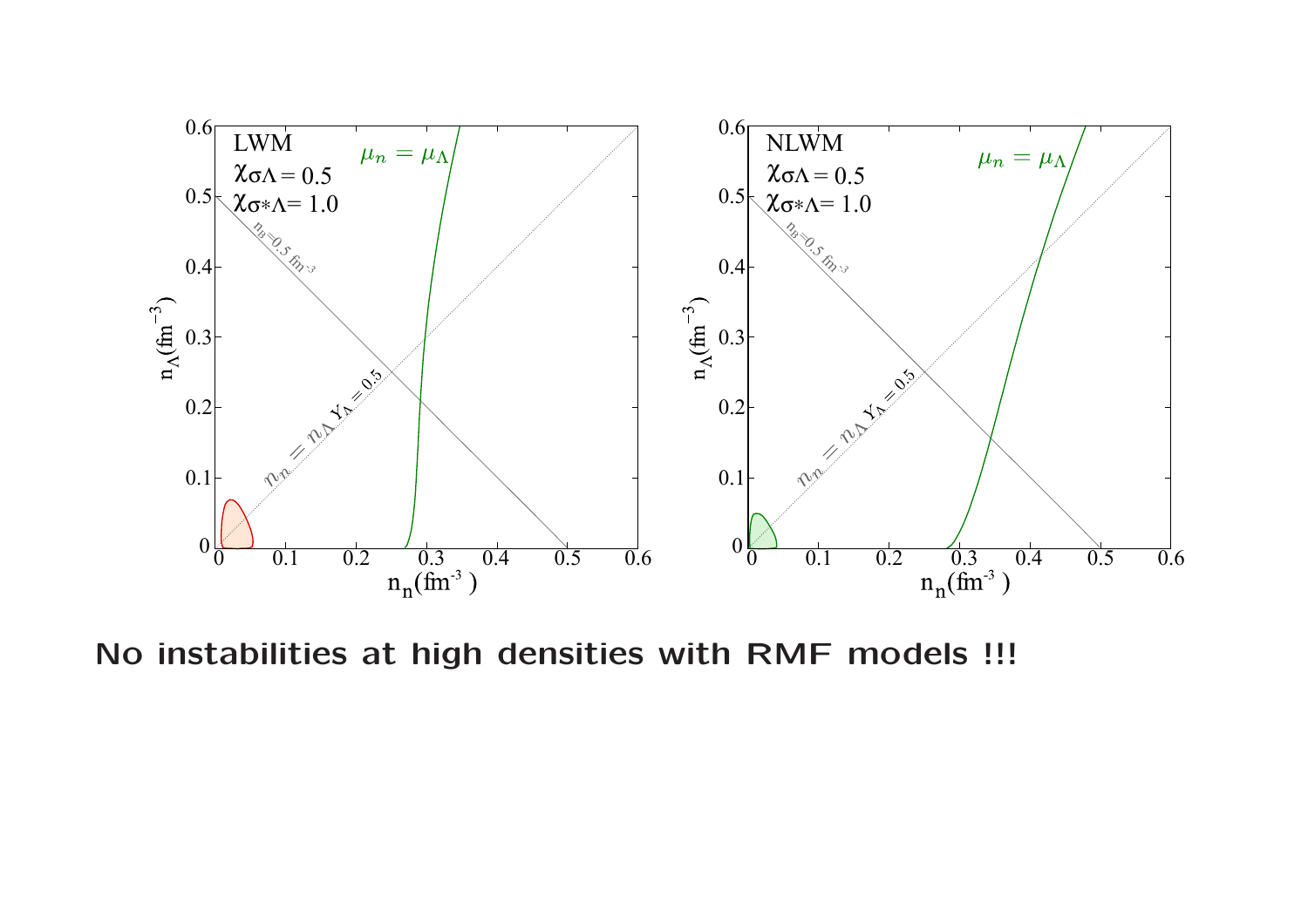# Stellar Matter - <sup>8</sup> baryons included

| NLWM - $\chi_{\sigma H} = 0.2$ , $\chi_{\rho H} = 1.0$ |                                                     |          |                                                                   |                                |                   |         |                                                     |
|--------------------------------------------------------|-----------------------------------------------------|----------|-------------------------------------------------------------------|--------------------------------|-------------------|---------|-----------------------------------------------------|
| $\chi_{\sigma^* H}$                                    | $M_{\text{max}}$ (M <sub><math>\odot</math></sub> ) |          | R (km) $\epsilon_c$ (fm <sup>-4</sup> ) $n_c$ (fm <sup>-3</sup> ) |                                | $Y^c_{\Lambda}$   | $Y_H^c$ | $n_{\text{lim}}^{\text{A}}(\text{fm}^{-3})$         |
| 0.5                                                    |                                                     |          |                                                                   |                                |                   |         |                                                     |
| 1.0                                                    |                                                     |          |                                                                   |                                |                   |         |                                                     |
| 3.5                                                    | 2.09                                                | 10.73    | 7.35                                                              | 1.09                           | 0.02              | 0.18    | 0.30                                                |
| 4.0                                                    | 2.14                                                | 10.93    | 7.00                                                              | 1.05                           | 0.01              | 0.15    | 0.30                                                |
| NLWM - $\chi_{\sigma H} = 0.8$ , $\chi_{\rho H} = 1.0$ |                                                     |          |                                                                   |                                |                   |         |                                                     |
| $\chi_{\sigma^*H}$                                     | $M_{\text{max}}$ (M <sub>o</sub> )                  | $R$ (km) | $\epsilon_c$ (fm <sup>-4</sup> )                                  | $n_c$ (fm $\overline{^{-3}}$ ) | $Y_{\lambda}^{c}$ | $Y_H^c$ | $n_{\text{Lim}}^{\prime\prime}$ (fm <sup>-3</sup> ) |
| 0.5                                                    | 2.24                                                | 11.83    | 5.84                                                              | 0.90                           | 0.14              | 0.33    | 0.42                                                |
| 1.0                                                    | 2.25                                                | 11.78    | 5.90                                                              | 0.90                           | 0.11              | 0.26    | 0.42                                                |
| 3.5                                                    | 2.32                                                | 11.78    | 5.86                                                              | 0.89                           | 0.00              | 0.08    | 0.42                                                |
| 4.0                                                    | 2.32                                                | 11.80    | 5.84                                                              | 0.88                           | 0.00              | 0.06    | 0.42                                                |
|                                                        |                                                     |          |                                                                   |                                |                   |         |                                                     |

The increase of the  $\chi_{\sigma}$  (  $\chi_{\sigma^*}$ onsities and the EeS hesemes stiff  $_\Lambda$ ) makes the potential  $U_\mathsf{\Lambda}^N$  $N \begin{array}{l} N \ \Lambda \end{array}$ repulsive at high densities and the EoS becomes stiffer. -  $M_{\bm{\mathsf{max}}} <$  Λ $\bigwedge\limits_{M}^{N}$  more 1.44  $(\mathsf{M}_{\odot})$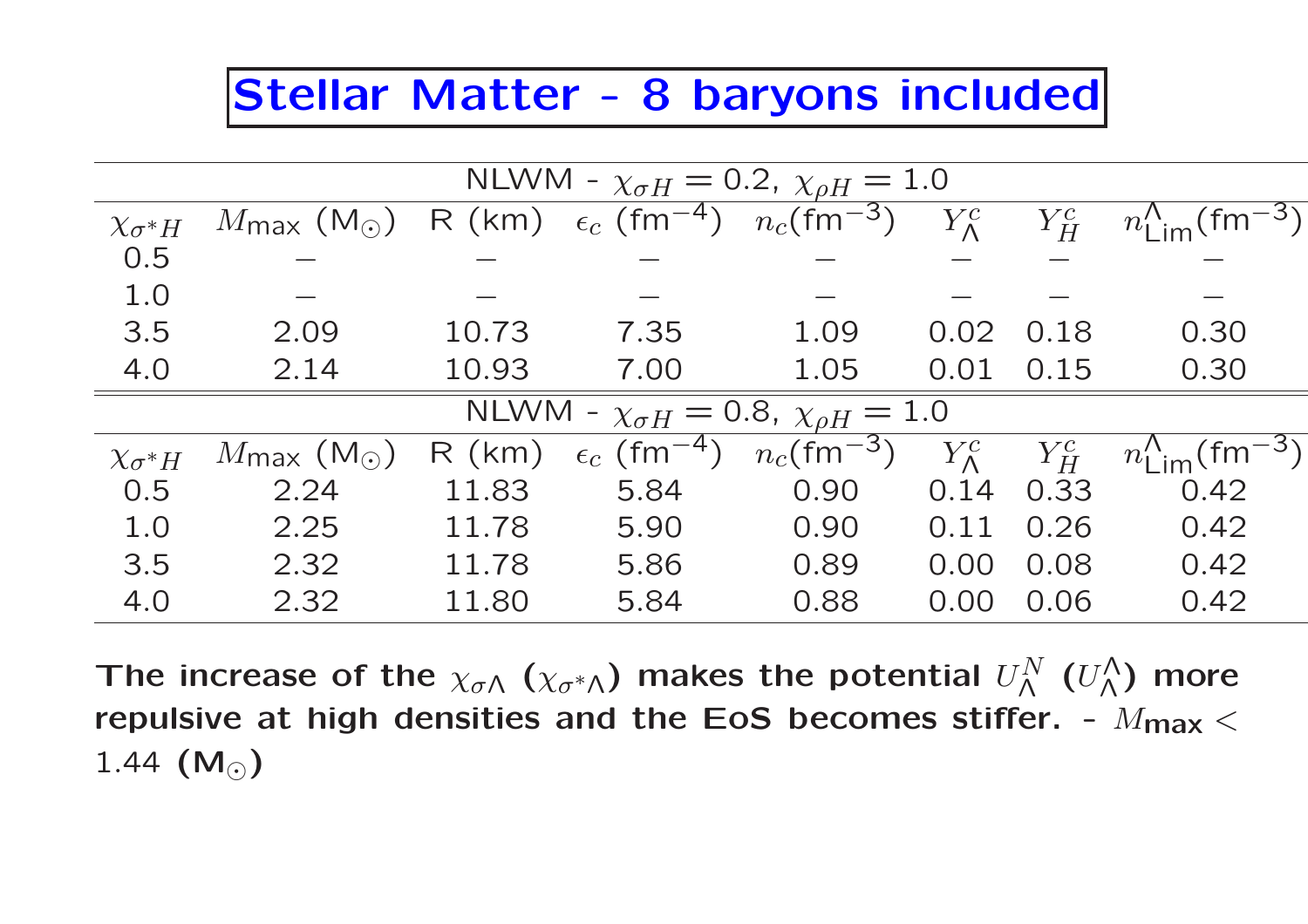# Conclusions - Low densities

- At subsaturation densities, the existence of <sup>a</sup> n-Λ liquid-gas phase transition is the result of <sup>a</sup> very clear hadronic matter instability.
- If n-p-Λ matter is investigated, the instability is still present, strangeness being an order parameter of the phase transition, which means that dilute strange matter is expected to be unstable with respect to hyperclusters.
- Liquid-gas phase transition is slightly quenched by the inclusionof Λs.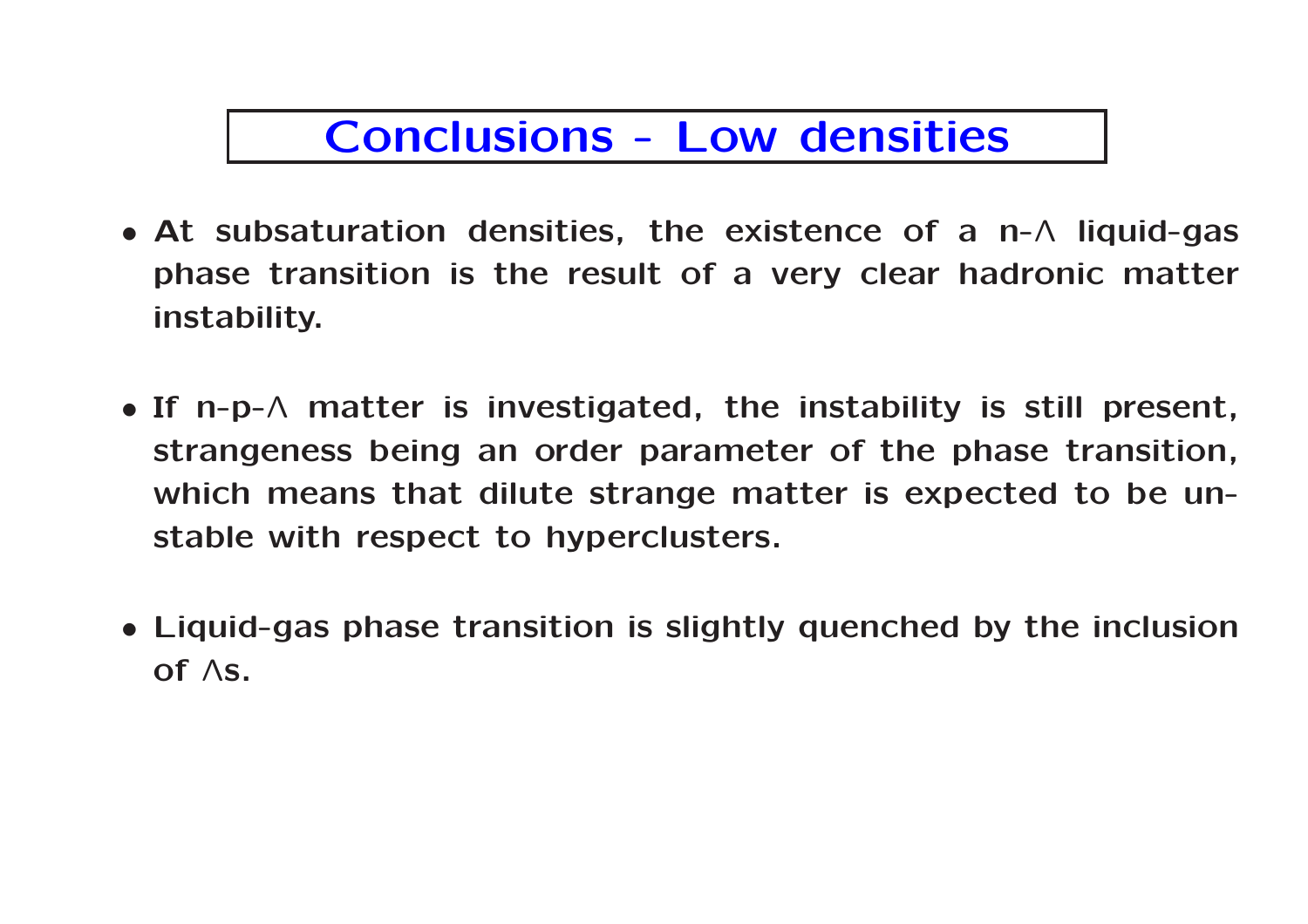# Conclusions - High densities

- Once the meson-hyperon couplings are constrained to satisfyhypernuclear experimental potentials, no instability at supersaturation densities is found. Non-relativistic model producespathological results.
- Hence, <sup>a</sup> strangeness driven phase transition only takes placein neutron star matter if quarks are present.
- Using our prescription, massive stars with small radii are obtained, in accordance with recent observational and theoretical results.